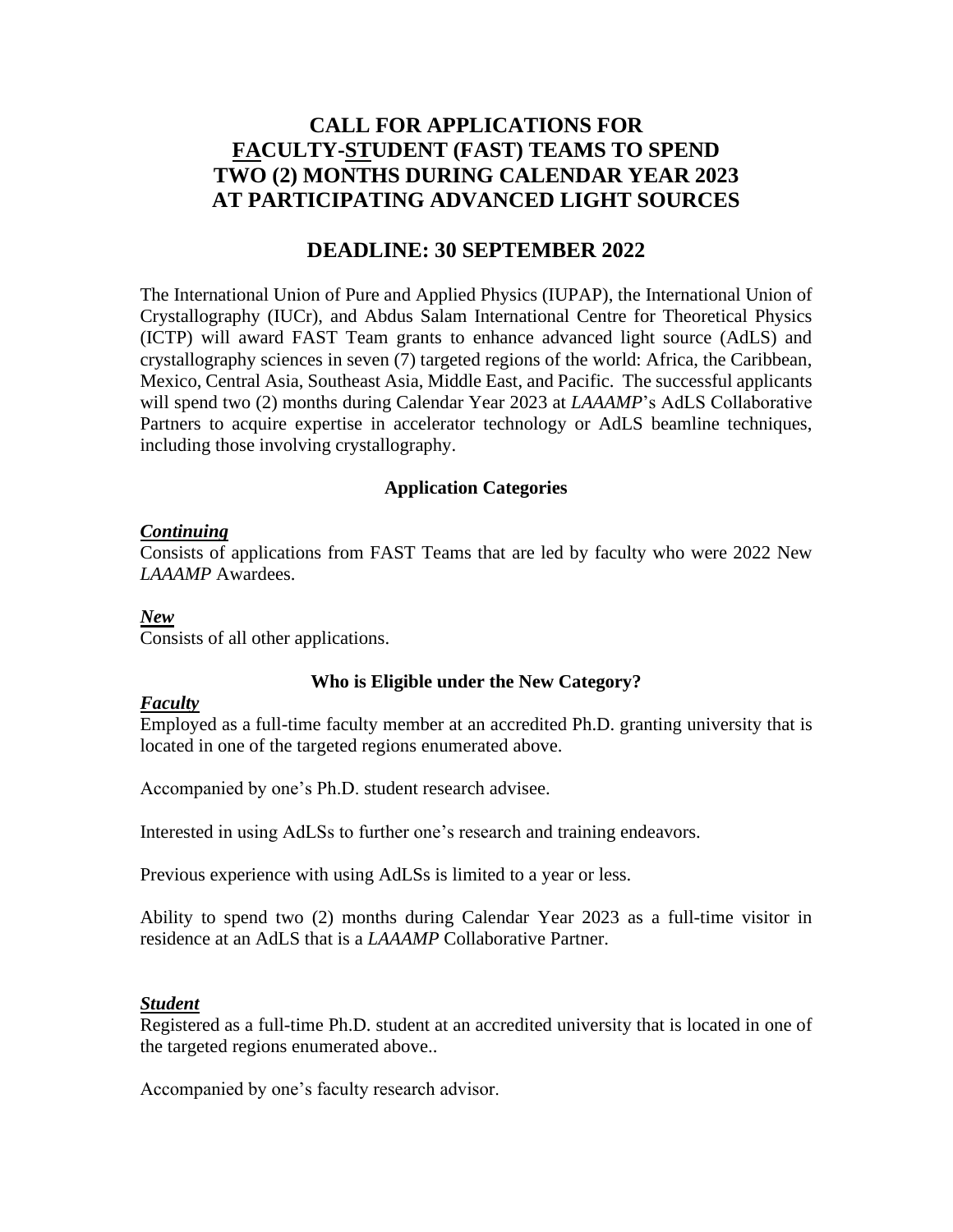Interested in using AdLSs in one's dissertation research.

Ability to spend two (2) months during Calendar Year 2023 as a full-time visitor in residence at an AdLS that is a *LAAAMP* Collaborative Partner.

#### *Amount of Financial Support*

*LAAAMP* will provide 1,818 Euros per person to cover transportation costs. Any excess will be applied to accommodation and subsistence. The remainder of accommodation and subsistence should be negotiated with the host AdLS and other sources of support.

#### *Deliverables*

Within one month after the conclusion of the visit to the host AdLS, the FAST Team should provide the following:

- 1. Maximum 10-page description of the research conducted, including any publications that result. *NOTE: All publications should acknowledge the support provided by IUPAP-IUCr-ICTP LAAAMP.*
- 2. Maximum 3-page report that evaluates the non-scientific aspects of the visit, including positive experiences as well as ways that visits could be enhanced in the future.

### **Who are** *LAAAMP***'s AdLS Collaborative Partners?**

Advanced Light Source (USA) Advanced Photon Source (USA) ALBA (Spain) Australian Synchrotron Canadian Light Source DELTA (Germany) Elettra (Italy) European Synchrotron Radiation Facility (France) Max IV Laboratory (Sweden) National Synchrotron Light Source-II (USA) Photon Factory (Japan) Pohang Accelerator Laboratory (South Korea) SESAME (Jordan) Siam Photon Source (Thailand) Stanford Synchrotron Radiation Lightsource (USA) Taiwan Photon Source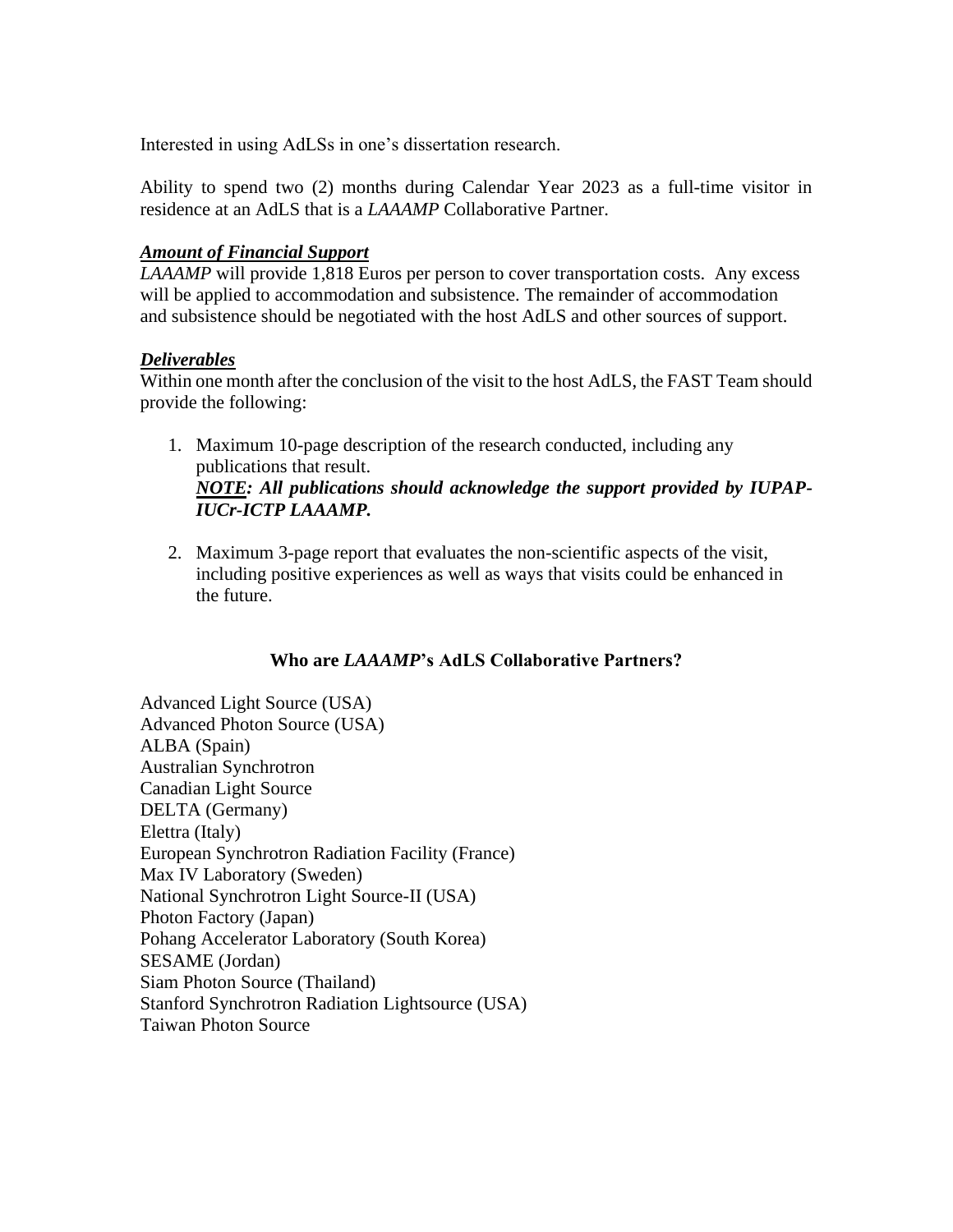#### **To What Persons and Email Addresses Should Applications be Submitted?**

#### *Residents of Africa*

Professor Simon Connell University of Johannesburg Department of Mechanical Engineering Science Faculty of Engineering and the Built Environment Milpark, Johannesburg, 2006, South Africa Email: [shconnell@uj.ac.za](mailto:shconnell@uj.ac.za)

#### *Residents of the Caribbean*

Professor Carlos R. Cabrera University of Puerto Rico, Río Piedras Campus Department of Chemistry San Juan, PR 00931-3346 Email: [Crcabrerama@utep.edu](mailto:Crcabrerama@utep.edu)

#### *Residents of Mexico*

Professor Matías Moreno Universidad Nacional Autónoma de México Instituto de Física Departamento de Física Teórica México Email: [matias@fisica.unam.mx](mailto:matias@fisica.unam.mx)

#### **Residents of Southeast Asia**

Dr. Supagorn Rugmai Assistant Director for Academic Affairs and Head of Research Facility Division Synchrotron Light Research Institute Email: [supagorn@slri.or.th](mailto:supagorn@slri.or.th)

#### *Residents of Central Asia*

Professor Davron Matrasulov Head of Laboratory for Advanced Studies Turin Polytechnic University Tashkent, Uzbekistan. Email: [dmatrasulov@gmail.com](mailto:dmatrasulov@gmail.com)

#### *Residents of the Middle East*

Professor Kirsi Lorentz Science and Technology in Archaeology and Culture Research Center The Cyprus Institute Nicosia, Cyprus Email: [k.lorentz@cyi.ac.cy](mailto:k.lorentz@cyi.ac.cy)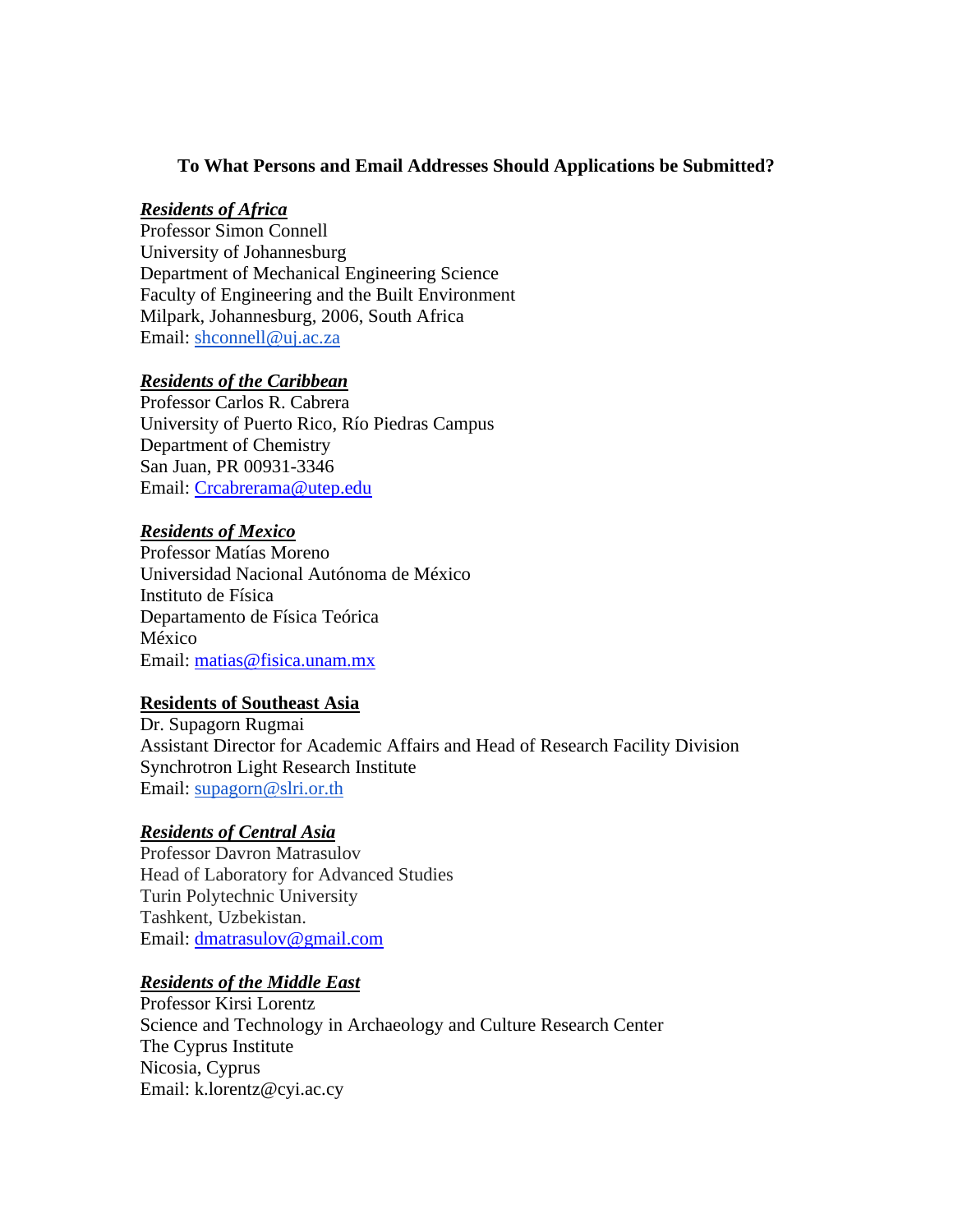*Residents of the Pacific Islands*

Professor Sekazi K. Mtingwa Manager of the *LAAAMP* FAST Team Program *LAAAMP* Executive Committee Email: sekazi.mtingwa@gmail.com

**Note: Final funding is dependent upon suitable arrangements being made with a** *LAAAMP* **AdLS Collaborative Partner.**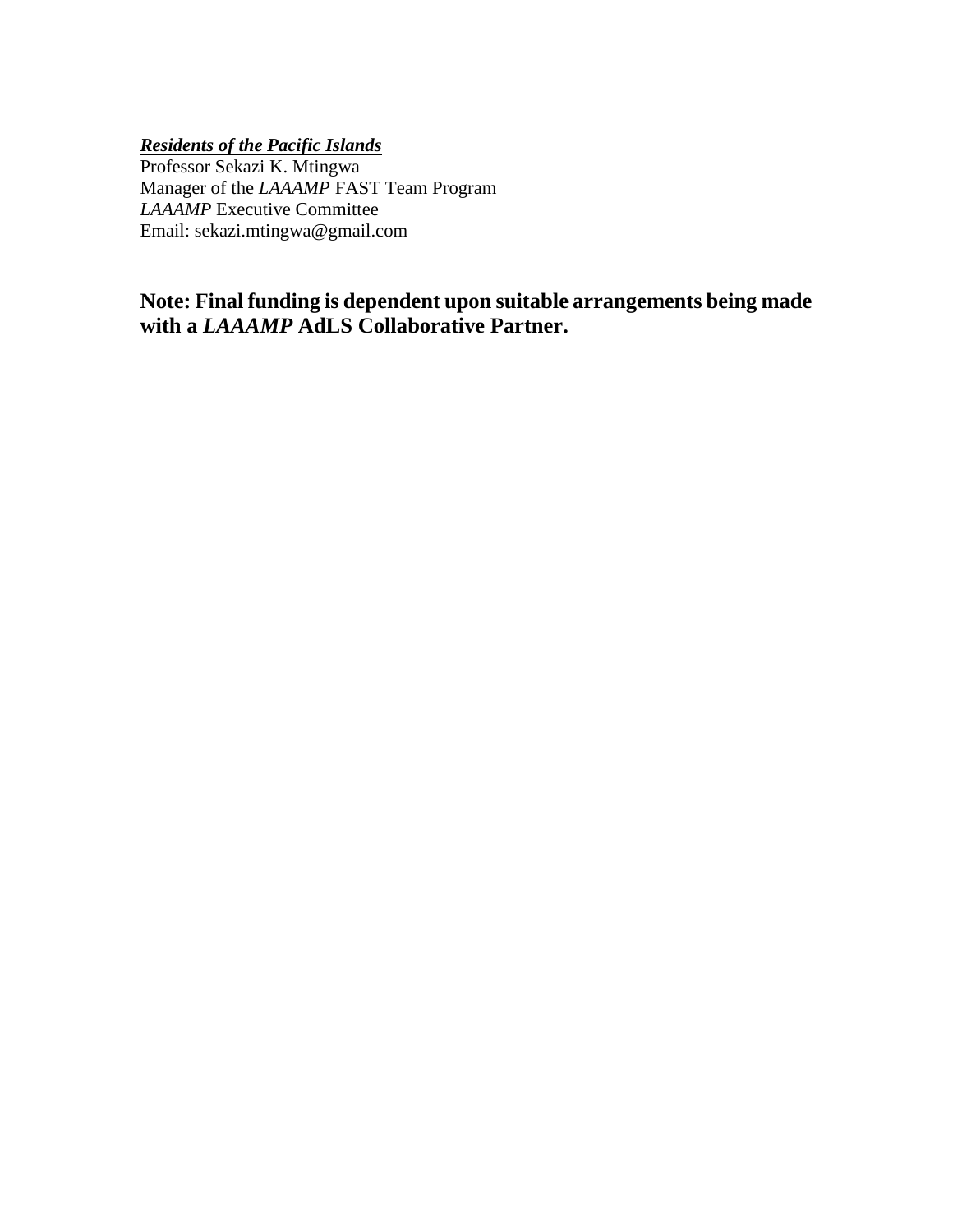### **APPLICATION**

# **(Submit only one (1) Application for each FAST Team)**

### **Personal Information**

# *Faculty*

Name:

Title:

Department:

Institution:

Address:

Email:

Office Phone Number:

Mobile Phone Number:

Fax number:

Website:

*Student* Name:

Email Address:

Mobile Phone Number: